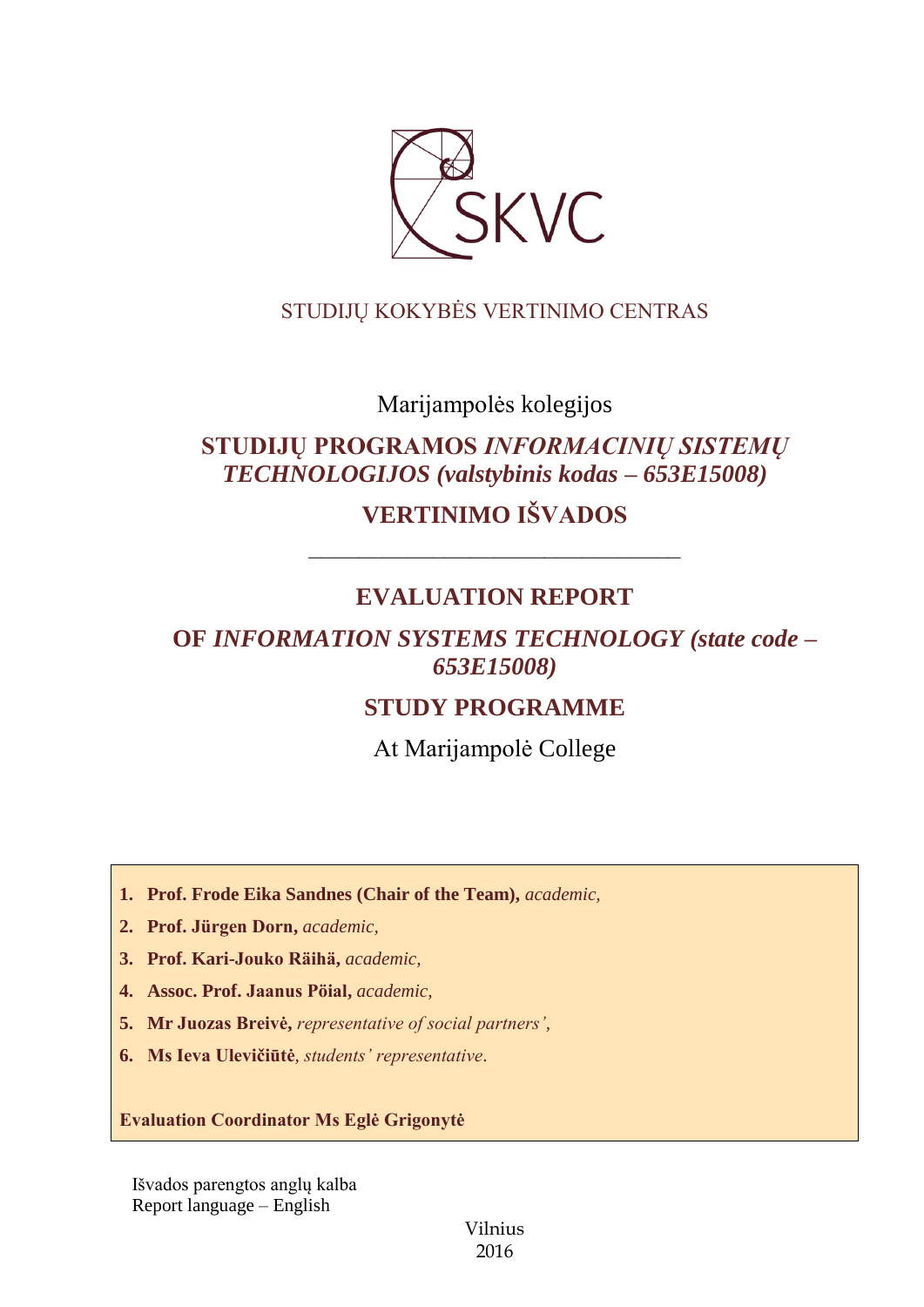| Studijų programos pavadinimas                           | Informacinių sistemų technologijos                                                             |
|---------------------------------------------------------|------------------------------------------------------------------------------------------------|
| Valstybinis kodas                                       | 653E15008                                                                                      |
| Studijų sritis                                          | Technologijos mokslai                                                                          |
| Studijų kryptis                                         | Informatikos inžinerija                                                                        |
| Studijų programos rūšis                                 | Koleginės studijos                                                                             |
| Studijų pakopa                                          | Pirmoji                                                                                        |
| Studijų forma (trukmė metais)                           | Nuolatinė (3 metai), ištęstinė (4 metai)                                                       |
| Studijų programos apimtis kreditais                     | 180 ECTS                                                                                       |
| Suteikiamas laipsnis ir (ar) profesinė<br>kvalifikacija | Informacinių sistemų inžinerijos profesinis<br>bakalauras                                      |
| Studijų programos įregistravimo data                    | Lietuvos Respublikos švietimo ir mokslo<br>ministro 2012 m. kovo 30 d. įsakymu Nr.<br>SR-1688. |

## **DUOMENYS APIE ĮVERTINTĄ PROGRAMĄ**

## **INFORMATION ON EVALUATED STUDY PROGRAMME**

–––––––––––––––––––––––––––––––

| Title of the study programme.                          | <b>Information Systems Technology</b>                                                                                                           |  |
|--------------------------------------------------------|-------------------------------------------------------------------------------------------------------------------------------------------------|--|
| State code                                             | 653E15008                                                                                                                                       |  |
| Study area                                             | <b>Technological Sciences</b>                                                                                                                   |  |
| Study field                                            | <b>Informatics Engineering</b>                                                                                                                  |  |
| Type of the study programme                            | College studies                                                                                                                                 |  |
| Study cycle                                            | First                                                                                                                                           |  |
| Study mode (length in years)                           | Full-time studies (3 years), part-time studies<br>$(4 \text{ years})$                                                                           |  |
| Volume of the study programme in credits               | <b>180 ECTS</b>                                                                                                                                 |  |
| Degree and (or) professional qualifications<br>awarded | Professional Bachelor of Information<br><b>Systems Engineering</b>                                                                              |  |
| Date of registration of the study programme            | $30th$ March 2012, under the Order of the<br>Minister of the Ministry for Education and<br>Science of the Republic of Lithuania No.<br>SR-1688. |  |

© Studijų kokybės vertinimo centras

The Centre for Quality Assessment in Higher Education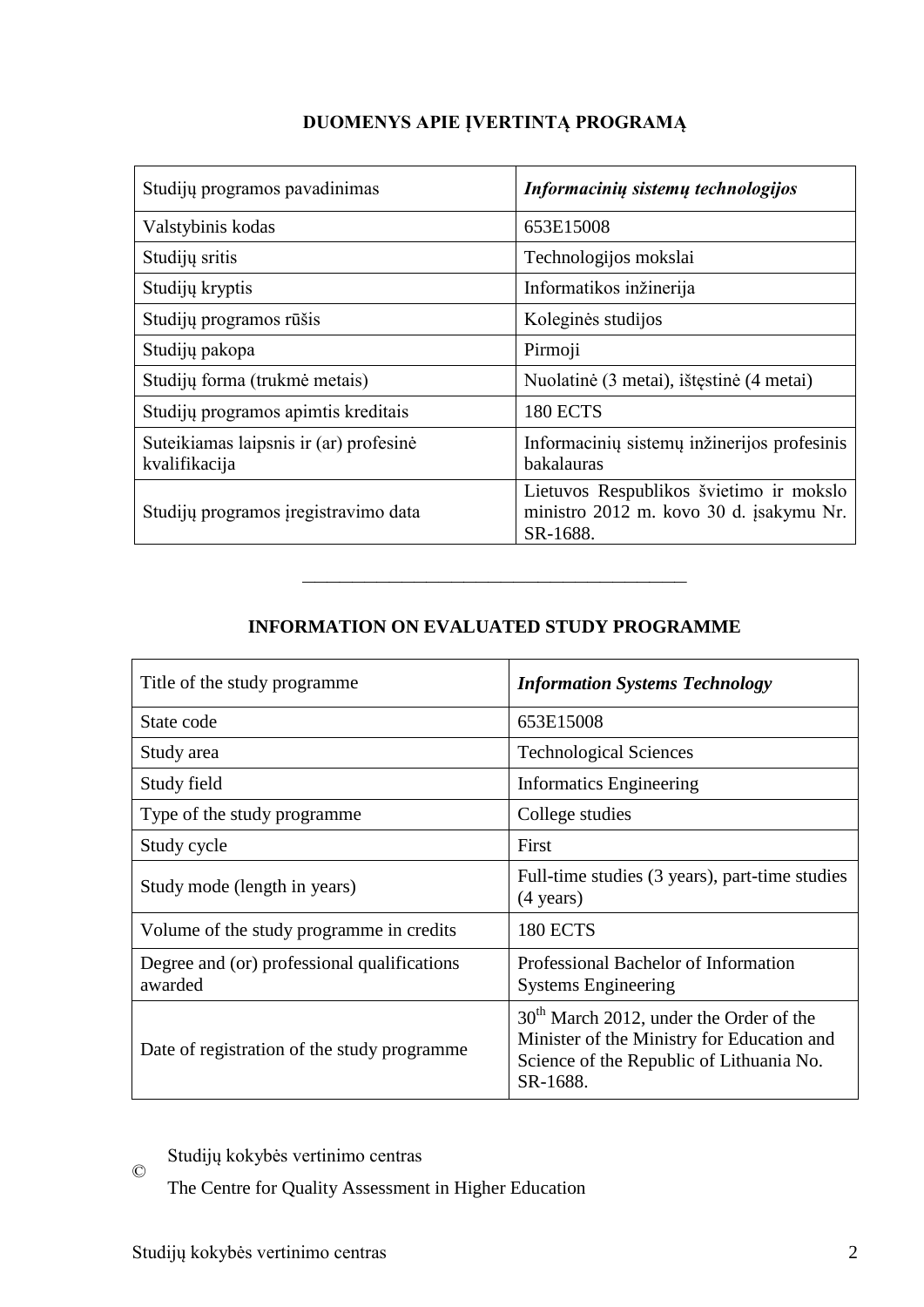| 1.3. Background of the HEI/Faculty/Study field/Additional information5 |  |
|------------------------------------------------------------------------|--|
|                                                                        |  |
|                                                                        |  |
|                                                                        |  |
|                                                                        |  |
|                                                                        |  |
|                                                                        |  |
|                                                                        |  |
|                                                                        |  |
|                                                                        |  |
|                                                                        |  |
|                                                                        |  |

## **CONTENTS**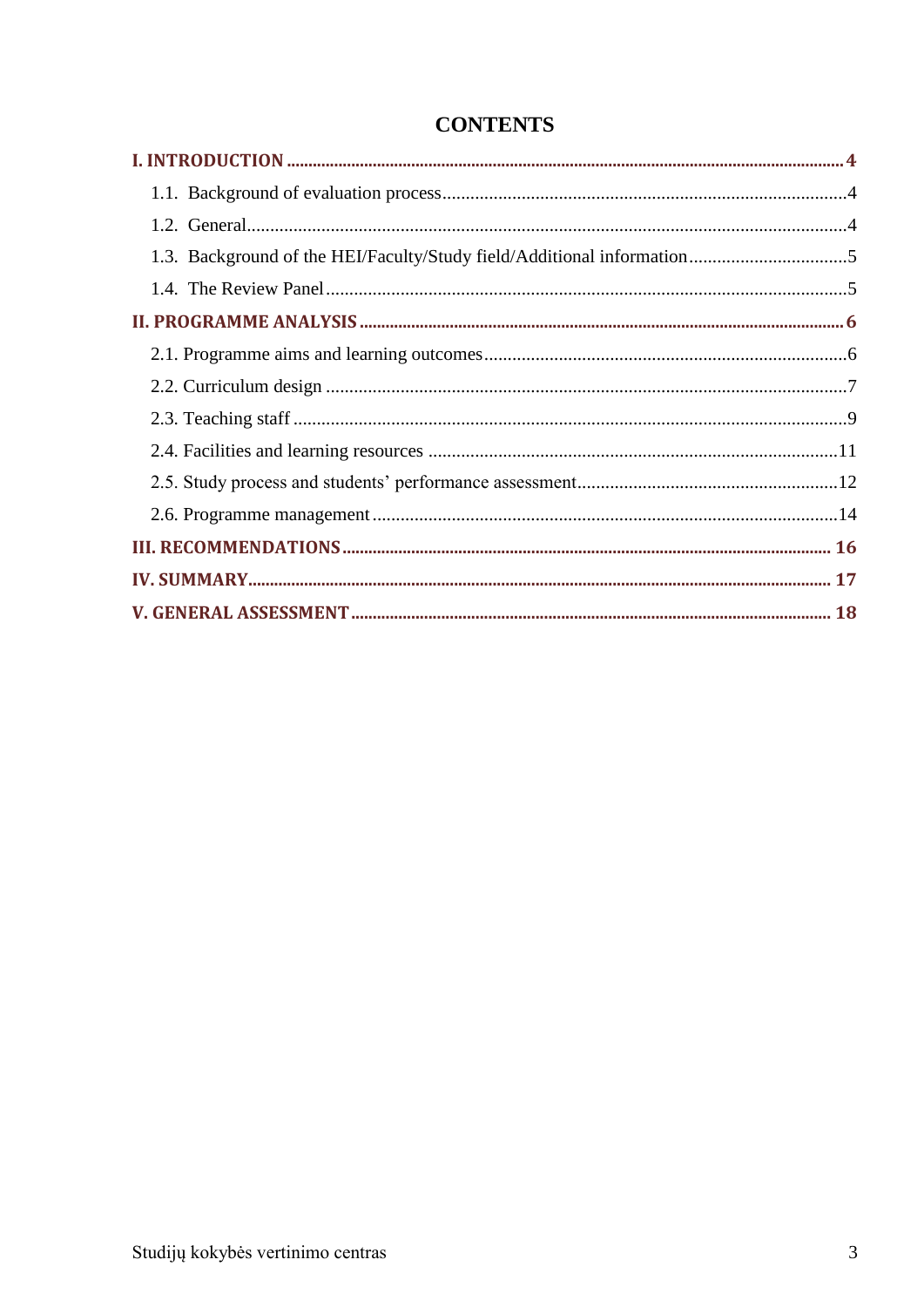## <span id="page-3-1"></span><span id="page-3-0"></span>**I. INTRODUCTION**

### *1.1. Background of evaluation process*

The evaluation of on-going study programmes is based on the **Methodology for Evaluation of Higher Education Study Programmes,** approved by the Order No 1-01-162 of 20<sup>th</sup> December 2010 of the Director of the Centre for Quality Assessment in Higher Education (hereafter, SKVC). Evaluation is intended to help higher education institutions to constantly improve their study programmes and to inform the public about the quality of studies.

The evaluation process consists of the main following stages: *1) self-evaluation and the Selfevaluation Report (hereinafter, the SER) prepared by a Higher Education Institution (hereinafter, the HEI); 2) a visit of the Review Panel at the higher education institution; 3) preparation of the evaluation report by the Review Panel and its publication; 4) follow-up activities.*

On the basis of the study programme external evaluation SKVC takes a decision to accredit the study programme either for 6 years or for 3 years. If evaluation of the programme is negative such programme is not accredited.

The programme is **accredited for 6 years** if all evaluation areas were evaluated as "very good" (4 points) or "good" (3 points).

The programme is **accredited for 3 years** if none of the areas was evaluated as "unsatisfactory" (1 point) and at least one evaluation area was evaluated as "satisfactory" (2 points).

The programme **is not accredited** if at least one of evaluation areas was evaluated as "unsatisfactory" (1 point).

## <span id="page-3-2"></span>*1.2. General*

The application documentation submitted by the HEI follows the outline recommended by SKVC. Along with the Self-evaluation Report and Annexes, the following additional documents have been provided by the HEI before, during and/or after the site-visit:

| No. | Name of the document             |  |
|-----|----------------------------------|--|
|     | Marijampolė College Feedback     |  |
|     | Marijampolė College Specify Data |  |
| 3.  | MC IST Full-time Study Plan      |  |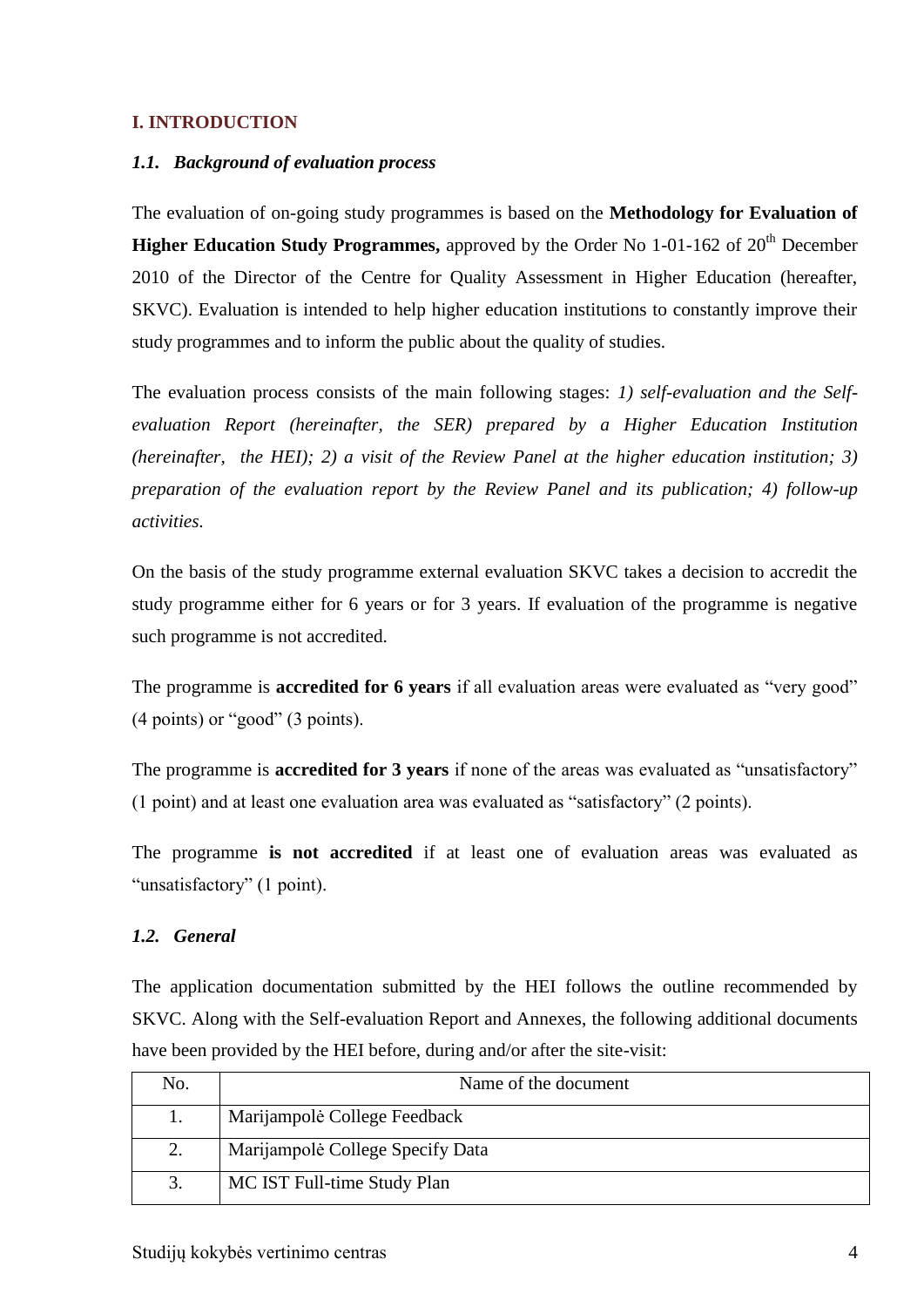| 4.              | MC IST Part-time Study Plan              |
|-----------------|------------------------------------------|
| 5.              | Marijampolė College Practical Experience |
| $\mathfrak{b}.$ | Practices Marijampolė College Additional |

## <span id="page-4-0"></span>*1.3. Background of the HEI/Faculty/Study field/Additional information*

Marijampolė College (hereinafter, the College) is a public college that was founded in 2001 and it is the only higher education institution in the southwestern part of Lithuania. The College has two faculties and offers 13 study programmes with emphasis on practical training.

*Information Systems Technology* is a three-year Professional Bachelor programme for full-time students, and four-year for part-time students. The study programme, started in 2012, is hosted by the Technologies Department in the Faculty of Business and Technologies.

## <span id="page-4-1"></span>*1.4.The Review Panel*

The Review Panel was composed according to the *Description of the Review Team Member Recruitment*, approved by the Order No 1-01-151, 11/11/2011 of the Director of the Centre for Quality Assessment in Higher Education. The visit to the HEI was conducted by the Panel on *28/04/2016*.

## **1. Prof. Frode Eika Sandnes (Chair of the Team)**

*Professor at Oslo and Akershus University College of Applied Sciences, Norway.*

#### **2. Prof. Jürgen Dorn**

*Professor at Vienna University of Technology, Austria.* 

#### **3. Prof. Kari-Jouko Räihä**

*Professor at University of Tampere, Finland.*

#### **4. Assoc. Prof. Jaanus Pöial**

*Associate Professor at Estonian IT College, Estonia.*

#### **5. Mr Juozas Breivė**

*IT Security Officer at Klaipėdos Nafta, SC, Lithuania.*

## **6. Ms Ieva Ulevičiūtė**

*3 rd year student in Applied Mathematics (first cycle) study programme at Vilnius University, Lithuania.*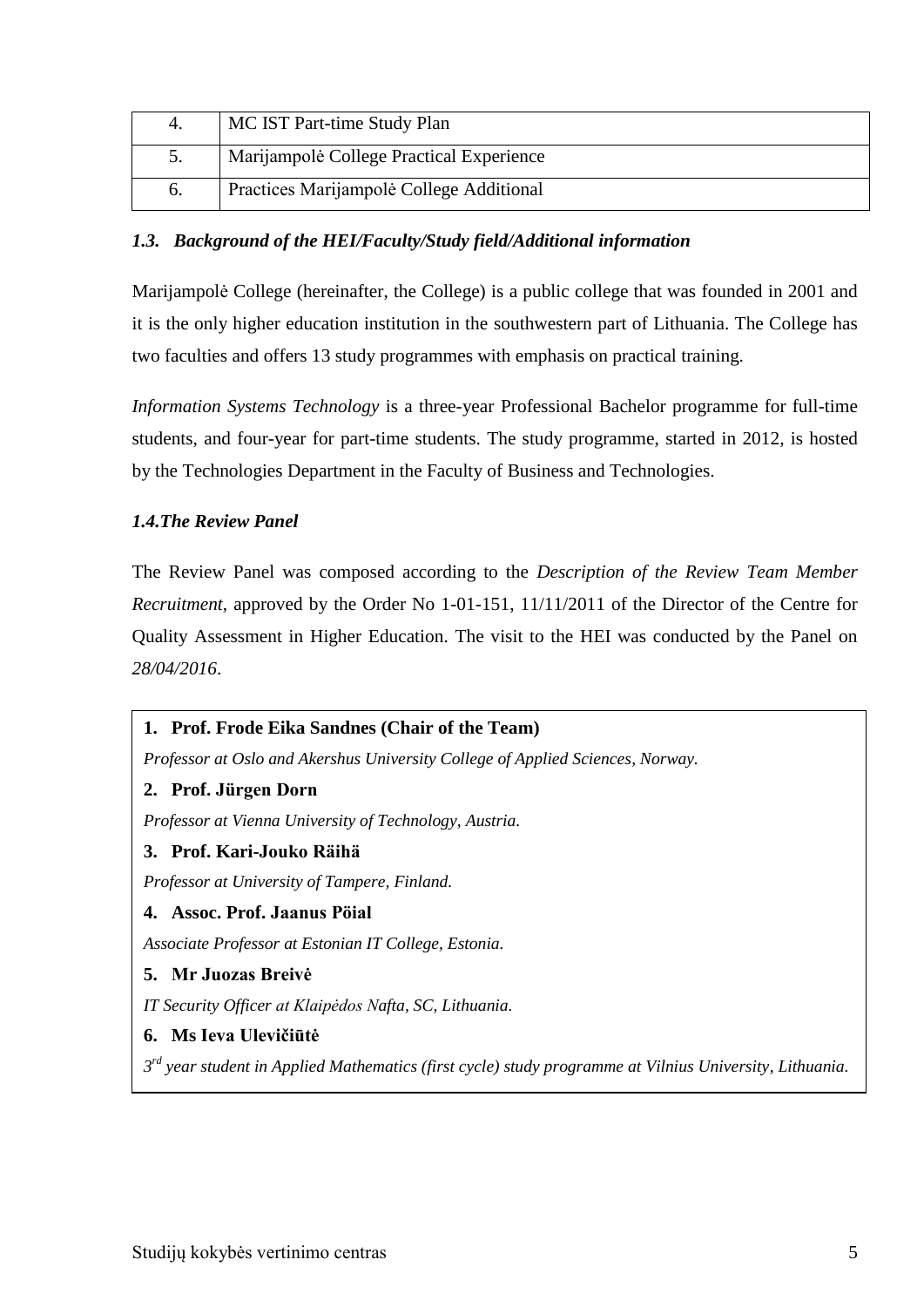### <span id="page-5-1"></span><span id="page-5-0"></span>**II. PROGRAMME ANALYSIS**

#### *2.1. Programme aims and learning outcomes*

The study programme's aim is to educate students for the labour market in the area of information systems. The SER declares that graduates shall be "able to develop and support a high level of organizations' information systems, operate and maintain computers and their systems' hardware and software, create, operate and administer computer networks, create and administer websites at a private or a state organization; to train a creative specialist, able to communicate, work in a team and be responsible for the results of his/her activities".

According to the College management, the aim is motivated by the needs of local businesses and general market needs. In discussion with social partners of the region these aims were confirmed.

The aim shall be achieved by 21 intended learning outcomes listed in Table 1.1.4 of the SER and those are assigned clearly to 30 study subjects of the curriculum. The aims and intended learning outcomes of the programme are described consistently and clearly, accordingly to European standards and documents.

In discussion with different stakeholders and by analysing the content of the study subjects, the Review Panel got the impression that programming should be included as an important additional intended learning outcome of the study. Moreover, the general study subjects, such as *Professional Foreign Language I*, *Professional Foreign Language II*, *Language Culture and Professional Ethics* and *Sociology* as well as some of the study field subjects, in particular *Law*, *Human Safety*, *Physics* and *Electrical Engineering*, do not appear sufficiently linked to the intended learning outcomes. Additionally, the Review Panel suggests that teamwork gets a more visible place in the intended learning outcomes.

In general, the programme aims and intended learning outcomes are consistent with the type and level of studies and the level of qualifications offered.

The study programme, as well as the intended learning outcomes are published on the  $Web<sup>1</sup>$ . All applicable Lithuanian laws in terms of definition of programme aims and intended learning outcomes appear to be regarded. The name of the study programme is compatible with the aims and content of the study. However, a minor shift from general knowledge to more practical IT skills such as programming is recommended.

1

<sup>1</sup> <http://www.old.marko.lt/lt/stojantiesiems/studiju-programos/informacini-sistem-technologijos>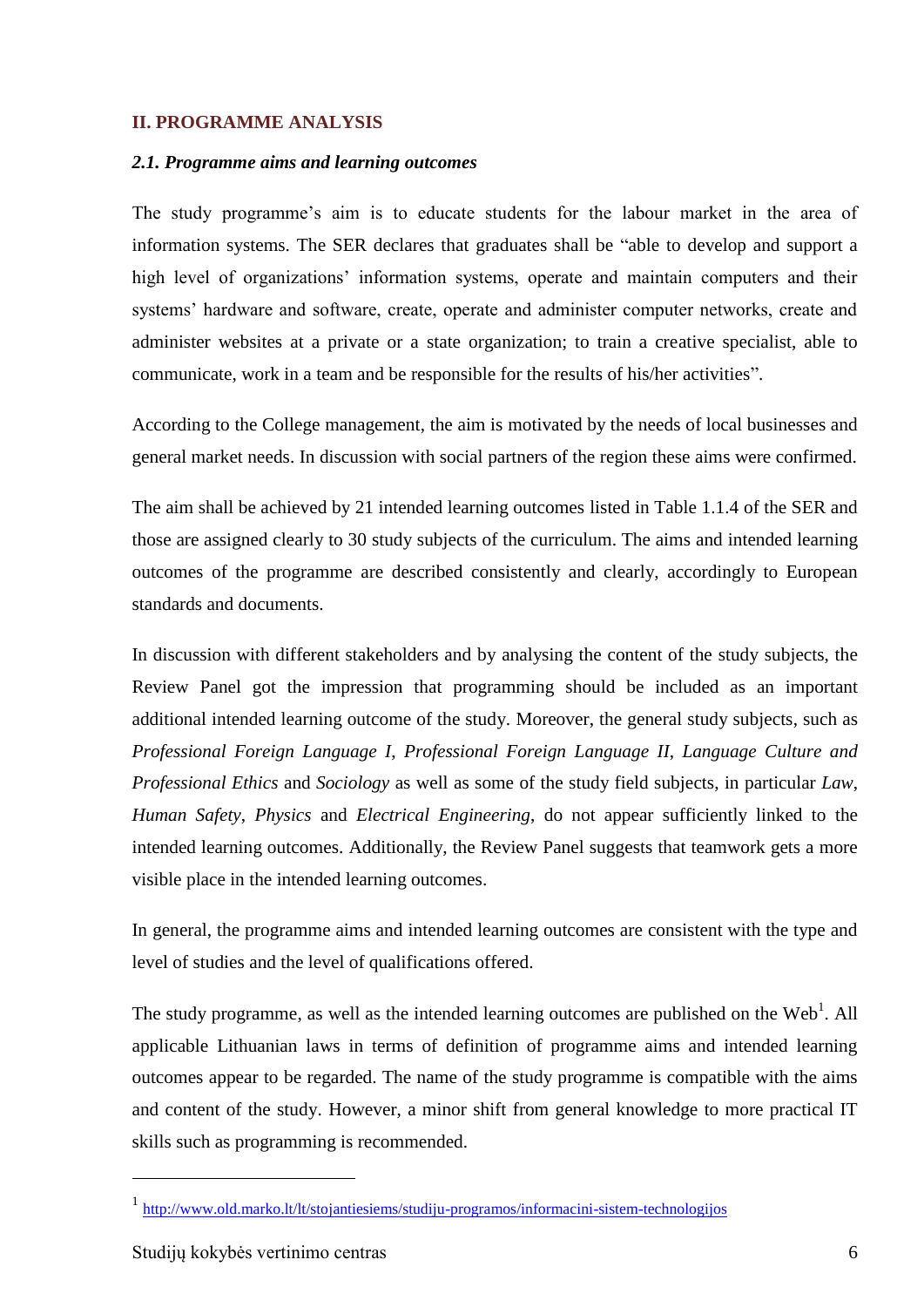#### <span id="page-6-0"></span>*2.2. Curriculum design*

The study programme comprises of 180 ECTS, which is consistent with regulations for professional bachelor study programmes in Lithuania<sup>2</sup>. The volume for the full-time and parttime forms of study are equivalent. The study programme description lists 15 ECTS general subjects, which is the minimum required by  $law<sup>3</sup>$ . However, the actual number can be considered to be more than 15 ECTS as the study subjects *Mathematics* and *Mathematical Statistics*, *Physics*, *Electrical Engineering*, *Business and Management Fundamentals*, *Human Safety* and *Law* also can be classified as general subjects since these are not central to Technologies of Information Systems. The study field subjects total 165 ECTS of which 96 ECTS are actually the field subjects, 30 ECTS are allocated to professional practice (including practice integrated into the study subjects), 9 ECTS are optional subjects, 21 ECTS are specialisation subjects and the final thesis comprises of 9 ECTS which is the minimum legal requirement<sup>4</sup>. However, the Review Panel would highly recommend that the College maintain focus on providing students with supervised practice in authentic work environments and less focus is put on integrated into the study subjects' practice. Graduates of Informatics Engineering study programmes need practical knowledge on how companies and businesses develop, test and deploy software in practice. Often the real-world practices are more complex than what is described in the textbooks and classroom teaching cannot fully substitute workplace practice. For example, practices for deploying software in a production environment hosted on virtual and cloud based infrastructures have changed dramatically in recent years, and may take many years before these recent practices are described in the textbooks. In Informatics Engineering, the state of the art is usually several years ahead of printed textbooks and the curriculum of higher education institution. Supervised practice in relevant work environments is thus an effective and widely acknowledged remedy for closing these knowledge gaps.

The study subjects for both the full-time and part-time variations of the study programme are spread evenly, with one noteworthy exception. There are no programming related study subjects in the first semester. Students interviewed expressed a desire to be introduced to programming already from a day one. Students may be demotivated having to start with subjects that do not

1

 $2$  Order of the Minister for Education and Science of the Republic of Lithuania "General Requirements of First Degree and Integrated Study Programmes".

<sup>&</sup>lt;sup>3</sup> Order of the Minister for Education and Science of the Republic of Lithuania "General Requirements of First Degree and Integrated Study Programmes".

<sup>&</sup>lt;sup>4</sup> Order of the Minister for Education and Science of the Republic of Lithuania "General Requirements of First Degree and Integrated Study Programmes".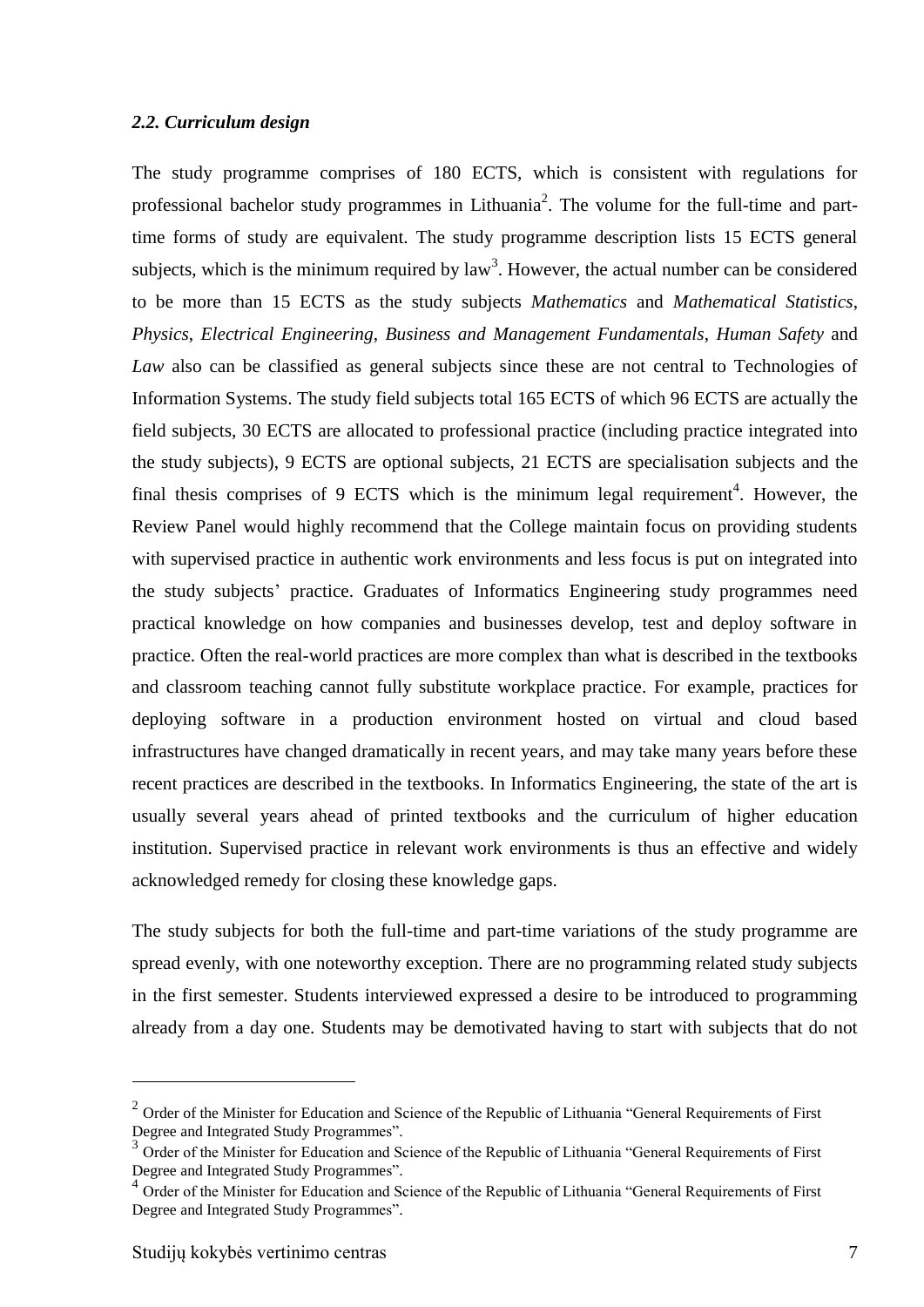match their academic interests in the beginning. This may consequently lead to some students dropping out. The College is thus recommended to introduce programming during the first semester to fuel students' enthusiasm for learning. There does not appear to be any repetitive themes in the study programme.

The contents of the study field subjects in the *Information Systems Technology* study programme are relatively consistent with the type and level of Information Systems Engineering studies worldwide although there could be more programming. However, compared to other similar study programmes around the world there appear to be too many unrelated study subjects, both general subjects and study field subjects. In particular, the Review Panel is not convinced that students will be able to acquire several foreign languages such as German and Russian with a useful level of fluency. Moreover, study subjects such as *Sociology*, *Physics* and *Electrical Engineering* may divert too much focus away from essentials of Technologies of Information Systems. Although general skills, knowledge and competences are useful for a lifelong career with many changes, the College should consider including some of these general topics into the context of the study programme. For example, *Principles of Sociology* could for instance be introduced in the relevant parts related to user behaviour in *Website Development Fundamentals* and *Interactive Multimedia*, or social engineering in context of *Security in Internet Technologies*.

The profile of the study programme is characterised by a wide coverage of topics with limited depth of coverage for subjects central to Technologies of Information Systems. However, the scope of the programme is sufficient to ensure the achievement of the intended learning outcomes.

The content and methods of the study subjects are appropriate for the achievement of the intended learning outcomes. Moodle is used as learning management system and the College hosts a Mikrotic academy.

The contents of the programme cannot be fully said to reflect the latest achievements in science and technologies. For example, the programme has several subjects related to website development. However, there is no mention of user-centric development processes and website prototyping in the study subjects' descriptions. User-centric processes and prototyping are essential for successful development of information systems and these techniques are widely used by professional web designers and developers. Security is only briefly mentioned in a few of the study subjects. Security should be emphasized more in the study programme in the light of current cybersecurity threats around the world.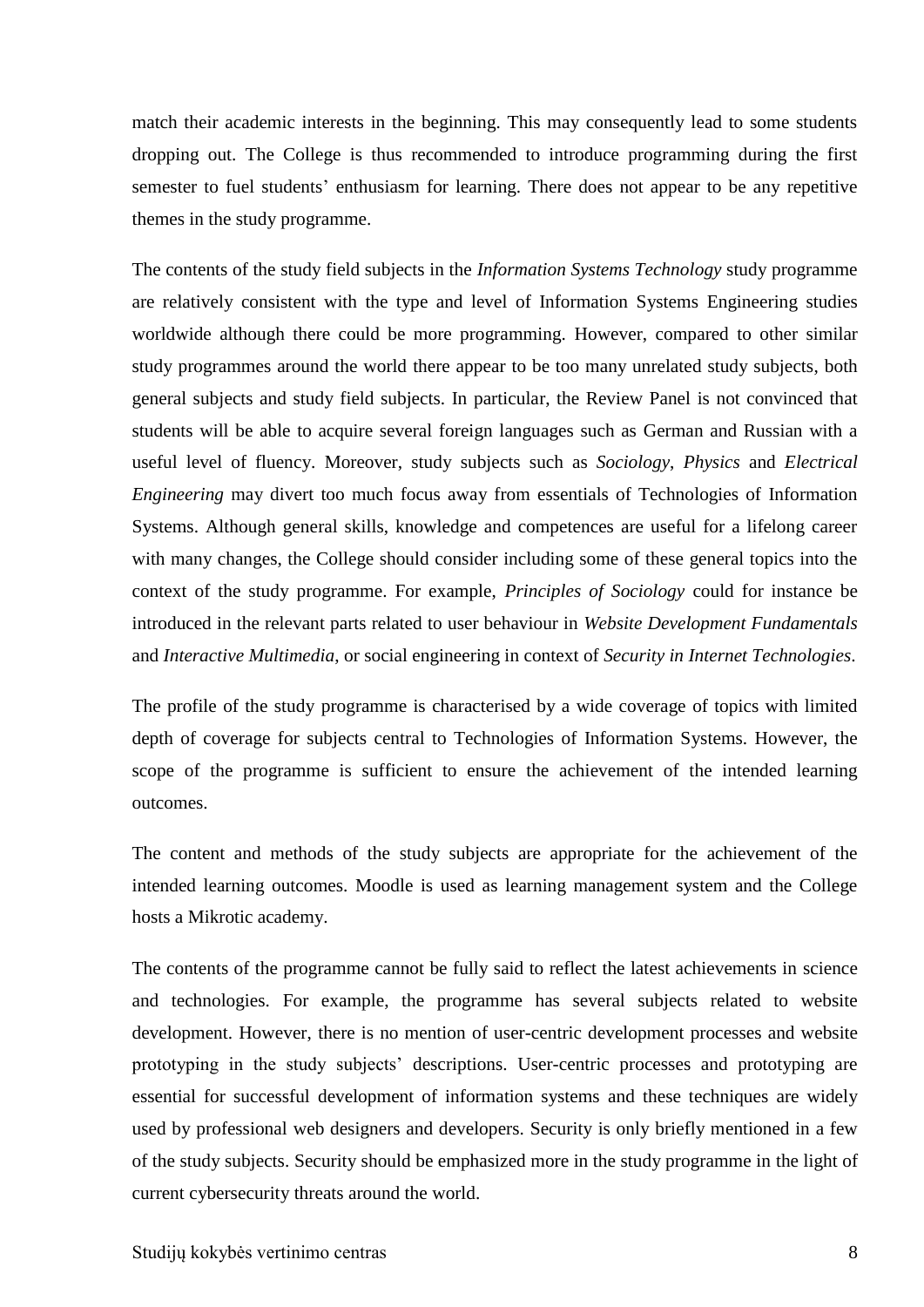#### <span id="page-8-0"></span>*2.3. Teaching staff*

The teaching staff of the programme consists of 21 teachers, 14 of whom are full-time employees of Marijampolė College, and 7 are guest lecturers. The average age of the staff is 48 years. For a programme in a rapidly changing field such as Information Systems Technologies, it is important with renewal in the teaching staff to ensure that their competences are consistent with the state of the art. During the reporting period there have been two changes in the teaching staff of the programme, but also in these cases the teachers were already employed by the College. The programme is still quite young, but the Review Panel recommends more renewal, for instance by using part-time teachers from companies.

According to the list of teachers' CVs provided by the College (Appendix 1 of the SER), 5 of the teachers (24%) hold PhD degrees. However, none of those with a PhD work full-time in the programme. Most of them hold positions in other higher education institutions (most often Kaunas University of Technology). The Review Panel learnt during the site visit that they typically spend one day of the week at Marijampolė College. They are committed to the work in the College by, e.g. supervising many final theses. However, one day a week seems unlikely to be sufficient for these teachers to be an integrated part of the College community. Financial terms (i.e. salary) limit the possibilities, but the College is still recommended to intensify efforts to have some teachers with a PhD relevant to Information Systems Technologies in the full-time staff.

According to the study subjects' descriptions, the share of study field subjects taught by PhD holders is 30 ECTS, or 16.6% of the study programme. Of the study field subjects that are central to Informatics Engineering 24 ECTS are taught by PhD holders (13.3%). The statutory condition that "no less than 10 per cent of the subjects in the study field should be taught by scientists" (which in this context means teachers with PhD) is thus satisfied.

In addition, according to the Order of the Minister for Education and Science of the Republic of Lithuania "General Requirements of First Degree and Integrated Study Programmes", one more important condition to be met by the teaching staff of a college study programme is that "over half of the teaching staff (...) should have at least 3 years of practical experience in the subject field they teach". According to Appendix 2 of the SER, all but one of the teachers have more than three years of practical experience, with the experience ranging from 4 to 33 years. From Appendix 3 of the SER (Description of the Activities of the Professors), it is not clear how such high figures have ended up in Appendix 2. According to supplementary documentation provided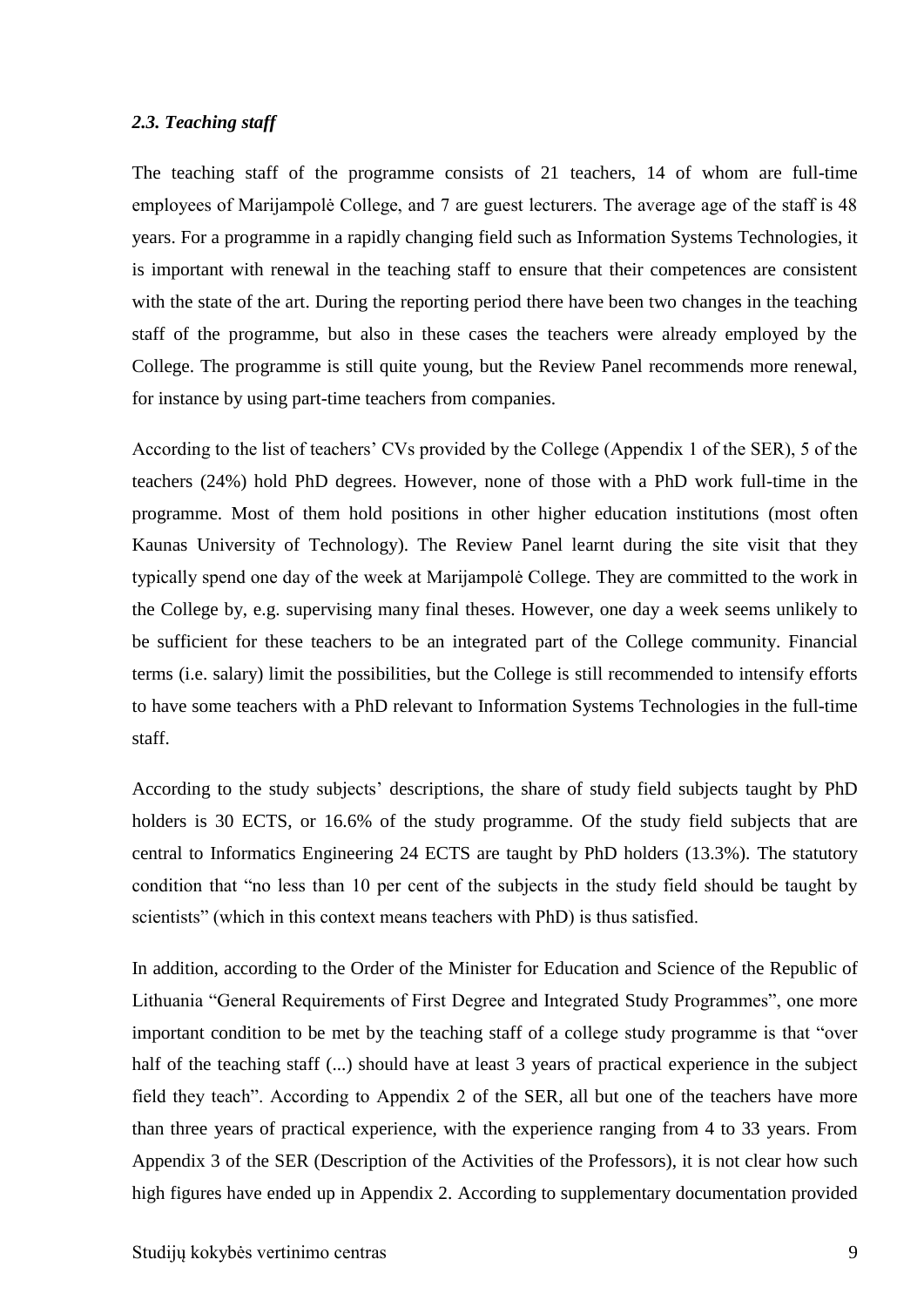by the College after the site visit, 12 of 20 teachers have at least three years of practical experience related to the study subject that they teach. The legal requirements are thus met, although with a narrow margin. The study programme is thus vulnerable to teaching staff leaving the College. Moreover, the practical experience of some of the teachers can be considered weak with regards to the relevance to the subjects taught. For instance, the staff teaching *Website Development Fundamentals*, *Electronic Publishing*, *Interactive Multimedia*, *Mathematics and Mathematical Statistics*, *Software Engineering Fundamentals*, *Algorithms and Data Structures*, *Human Safety*, *Physics*, *Electronic Business* and *Engineering Graphics* have only teaching experience and no documented experience from businesses and companies related to the respective study subjects. The College is therefore recommended to carefully monitor the situation and take steps to improve the quantity, quality and relevance of the teaching staff's practical experience.

In terms of staff scientific activity, three of the part-time teachers have published articles listed in DBLP (the computer science bibliography at the University of Trier) that covers broadly the international publications in the field. No such activities have taken place for the full-time teachers. Given that the student/teacher ratio is only 1.9, with a total of 39 students studying in the programme, it seems that the teachers should have enough time to be involved in research activities. In reality, the figure is not this small, as teachers share their time between several programmes. On a positive note, the teachers received praise from the students for being helpful and easily approachable whenever needed.

Insufficient English knowledge of the teachers is mentioned as a weakness in the SER. A systematic improvement of the language skills is advisable. The Review Panel learnt that the College has already for three years supported the participation of teachers on English courses by subsuming half of the cost. This initiative is commendable and should be continued.

The teachers' international activity could be increased as well. Six teachers of the study field subjects have carried out visits to foreign institutions, but there are no reports on international visitors to the *Information Systems Technology* programme at Marijampolė College. The internationalisation is in early stages, but efforts for more Erasmus+ exchange contracts and attracting also incoming visitors should be intensified.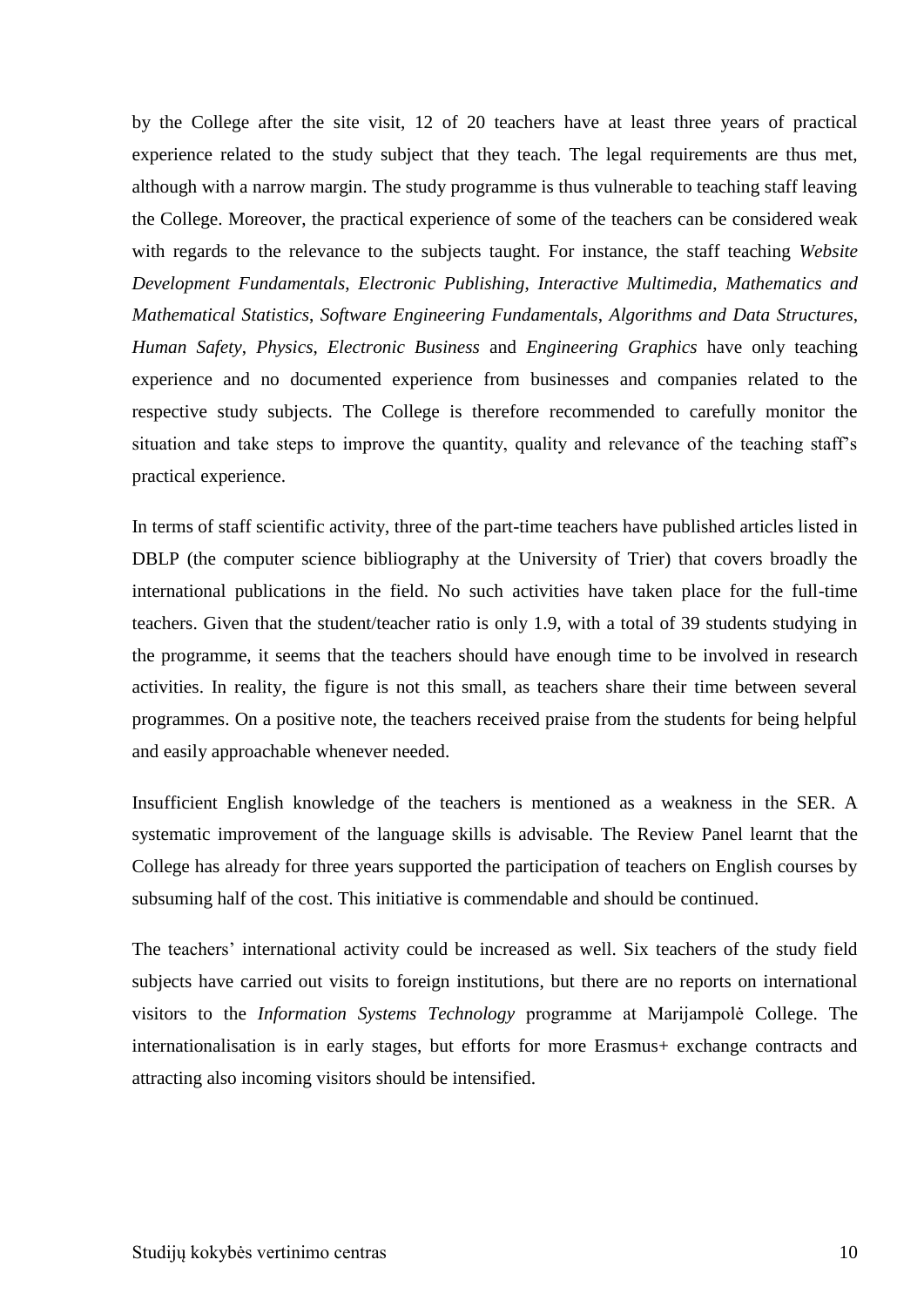#### <span id="page-10-0"></span>*2.4. Facilities and learning resources*

There are good conditions for students in the classrooms in terms of hygiene norms, according to HN 129:2012 "Higher educational institution. General occupational health and safety requirements"(Official Gazette Valstybės Žinios, 2012, No.: 24 - 1133), and technical facilities.

There are five classrooms equipped with computers and a classroom with distance learning equipment. Students often use their own computers and this could be a challenge because of a lack of electricity outlets in the classrooms.

The College is a member of Eduroam, the international roaming service that allows all participating institutions to use one wireless communication user authentication system around the world. This is a highly useful service to teaching staff and students.

Microsoft Office 365 is used at the College allowing academic services to be concentrated in one place. Office 365 provides academic staff with functionality to easily cooperate with each other. Students and teaching staff can use the latest Microsoft software products in the study process through the Microsoft DreamSpark programme. Many of these software products are de facto standards in industry. ZWCad is used as a low-cost alternative of AutoCAD.

Marijampolė College was the first Mikrotik academy in Lithuania. The Mikrotik facilities allow students to get relevant knowledge, practice and certification after completing the subject in computer networking. There is also potential for the Mikrotik facilities to be used as a marketing tool to attract students nationally.

The College has some laboratories in a separate building for student's practical work with mostly general subjects such as Physics and Electronic Engineering. The meeting with the management revealed that there are plans to extend the laboratories and implement new computer science laboratories such as computerized process management, computer networks and multimedia. The Review Panel was assured that the real estate for these facilities has already been allotted and the financing is currently being finalized.

The library fund consists of mostly outdated IT literature, some of which are nearly 20 years old. Moreover, the SER states that the majority of the library funds go towards Social Sciences related literature. However, the students did not view this as problematic, as they reported that they generally did not use the library textbooks for their studies. The teachers and students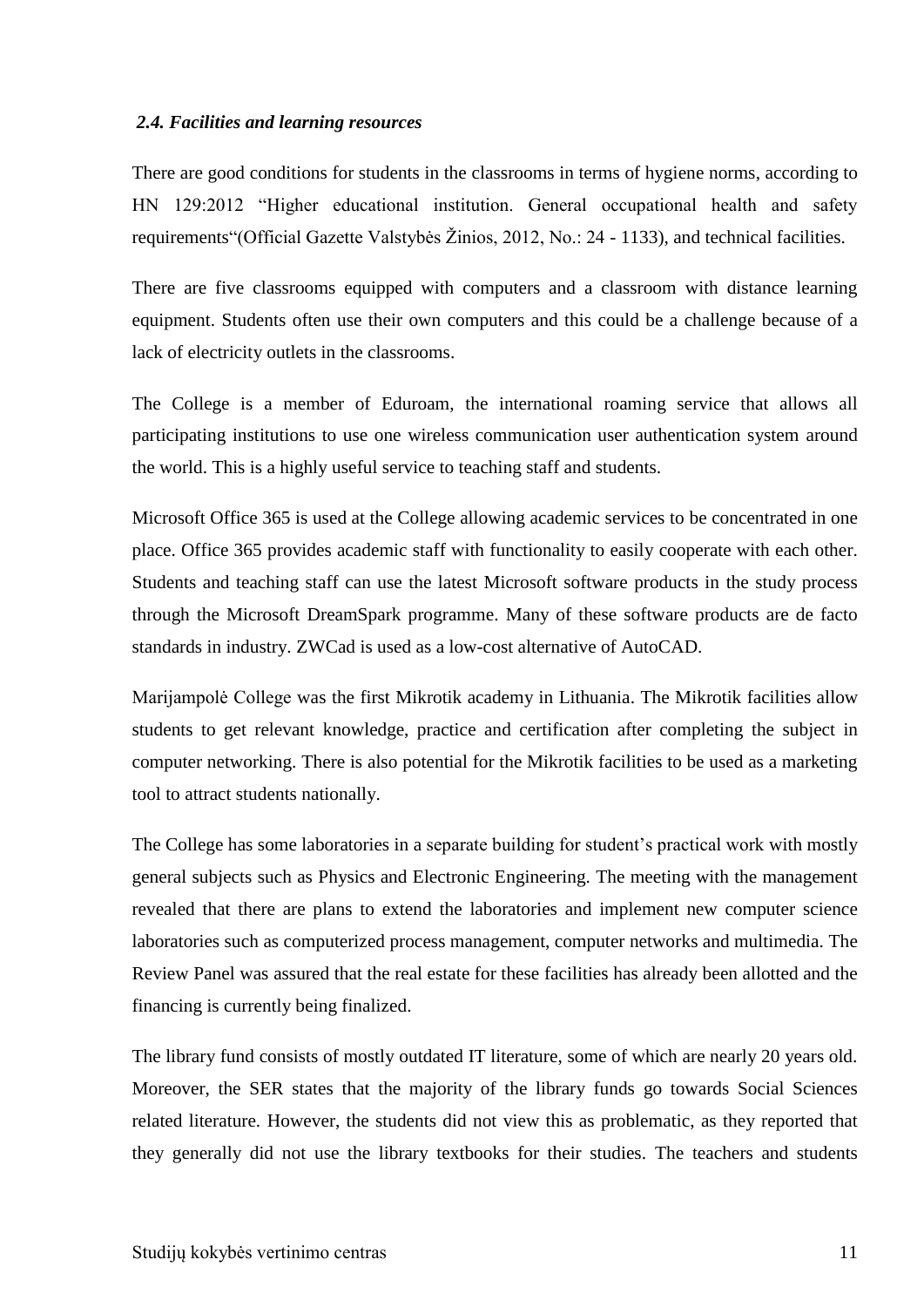interviewed stated that the College provides e-books relevant to the study programme that covers the learning material needs.

The library offers the possibility to connect to the American Centre under the US Embassy and other Lithuanian science institutions. These resources seem to compensate for the lack of literature relevant to the study programme on site. However, the eight workstations in the library may be a bottleneck if these are used by all the students at Marijampolė College.

#### <span id="page-11-0"></span>*2.5. Study process and students' performance assessment*

The admission requirements are well-founded. The competitive entrance grade is based on the applicants' results in Mathematics (weighted with a factor of 0.4), as well as applicants' results in Lithuanian Language, Information Technologies and Foreign Language (each weighted with a factor of 0.2). The Review Panel was unable to find any information about the admission requirements on the English version of the College website. According to the SER, the lowest competitive grades of entrants have declined from 5.7 in 2012 to 0.96 in 2015. The entrants' competitive grades should therefore be monitored closely since there usually is a correlation between competitive grades and study success.

The organisation of the study process ensures the achievement of the intended learning outcomes. Four of the intended learning outcomes address the performance of companies and business start-ups, in particular to analyse company's activity and processes, identify consumer's needs and information system requirements, identify the need for information technologies and operational opportunities, work with legal documents, regulating company's activity and prepare database project satisfying company's needs. To support these goals the curriculum includes several subjects related to business, management and social skills' improvement. However, study subjects such as *Physics*, *Electrical Engineering*, *Sociology*, etc. should be made more relevant to support the entrepreneurial oriented intended learning outcomes and be of practical value to students' future career. Students should also be systematically trained to collaborate in teams and accustomed to the working practices in regional businesses.

The focus of the College is on education and professional practice, and students are therefore moderately encouraged to participate in research activities. Students' final theses showed that students are encouraged to do applied research relevant to the needs of local companies and institutions. However, the Review Panel did not come across any evidence to suggest that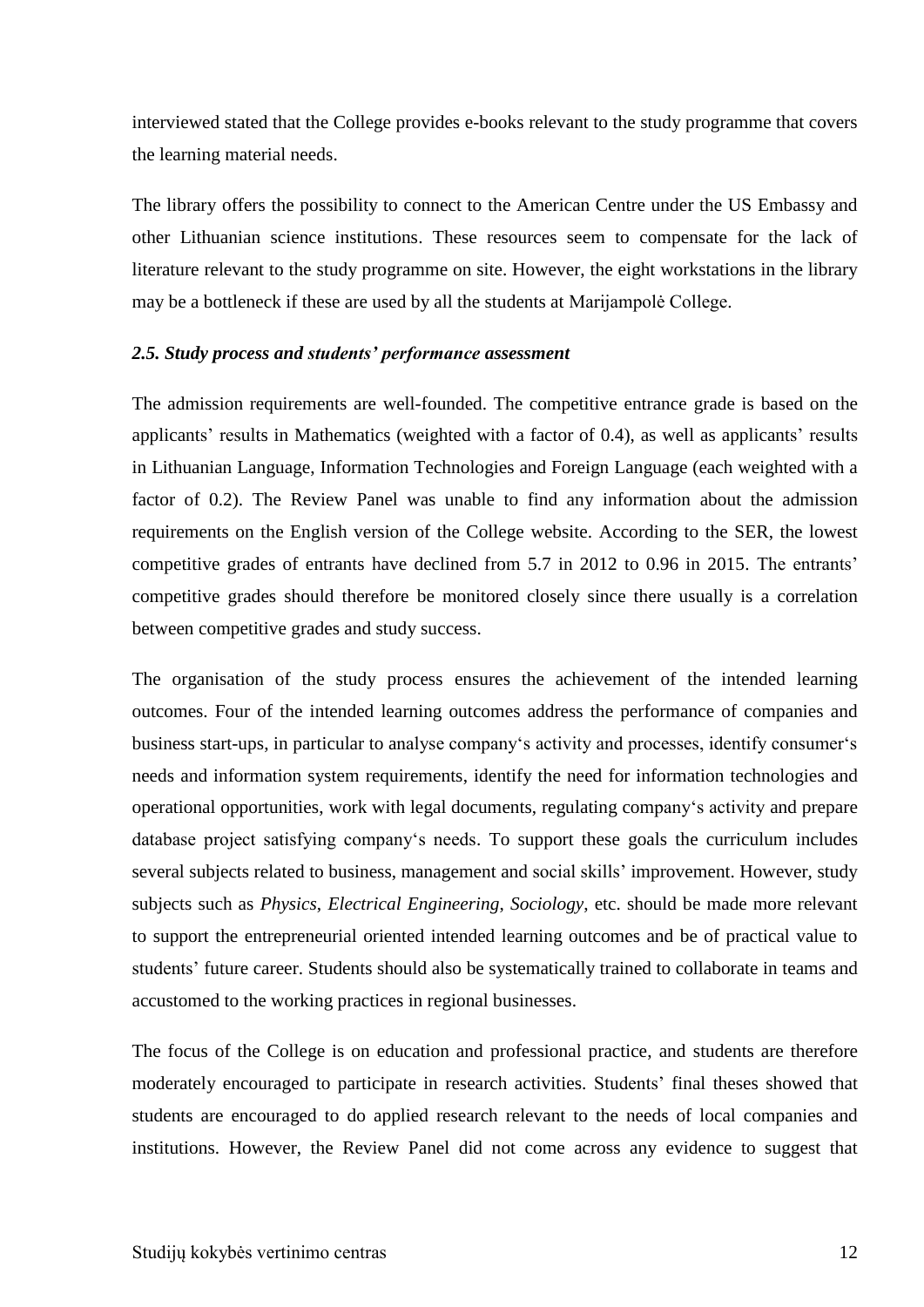students are involved in any research activities during their studies besides the final thesis. The College is encouraged to include more research activities into the curriculum.

The students are encouraged to participate in mobility programmes. The College is working to improve the opportunities for students by searching for new partners abroad. For instance, a new agreement was signed with The State School of Higher Education of Ciechanów (Poland), and three students have planned to go to Ciechanów on exchanges on the next semester. The number of outgoing students is low. Only four students of *Information Systems Technology* study programme participated in the Erasmus Intensive Programme during 2012-2014. However, the site visit revealed that the situation is changing and that more students are expected to participate in Erasmus internships. The Review Panel would suggest that students are also encouraged to participate in exchange programmes in addition to Erasmus internships.

The College provides the students with adequate assistance. The full-time students can receive scholarships, according to the approved legal provisions. Students may receive motivational scholarships and a one-off scholarship depending on their academic achievements. Students who achieve good grades and actively participate in the College activities are allocated rotary scholarships. Moreover, financial assistance is provided to disabled students, whose working capacity is 45% or lower. All the full-time and part-time students are guaranteed dormitory accommodation. The Career Centre and the Study Programme Committee supervise the students in practice placements.

The assessment system of the study subjects is clearly explained in-class at the beginning of each semester and made available electronically. The final assessment of each study subject is composed from the results from intermediate tests and the exam. The exam counts for 50% or more. The final assessments are uploaded onto the Moodle system where students log in and check their results. The final theses are evaluated by a Committee with representatives of employers and teachers of the College and other higher educational institutions.

So far, only one batch of students of the *Information Systems Technology* study programme has graduated and it is therefore difficult to perform an extensive analysis. According to the SER, around 36% of the graduates are employed according to the field of study (5 out of 14). During the site visit it was claimed that the current employment numbers are higher as all previously unemployed students have jobs according to their speciality giving a total of 50% (7 out of 14). From the collected data it can be concluded that the professional activities of the majority of graduates meet the programme providers' expectations.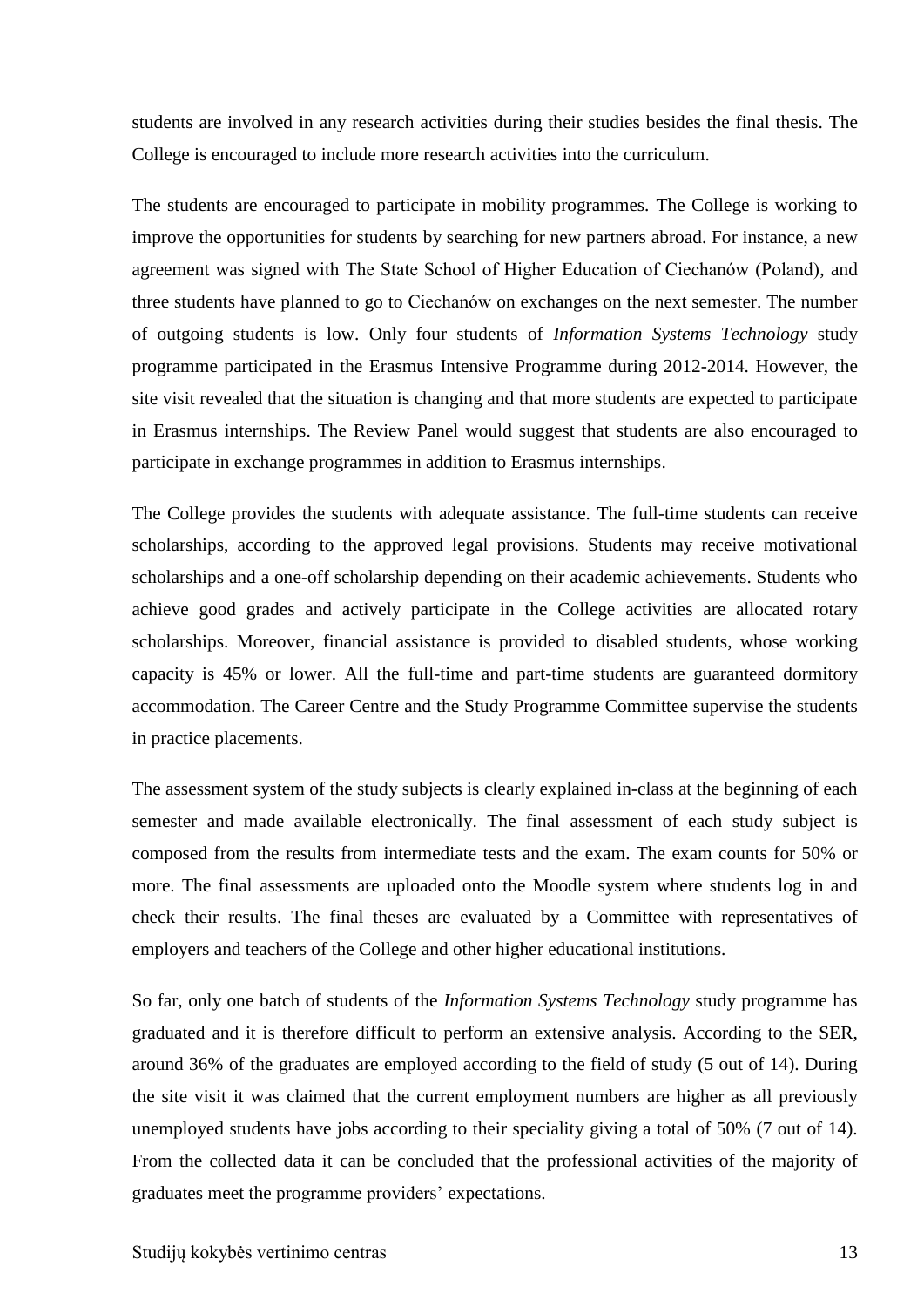#### <span id="page-13-0"></span>*2.6. Programme management*

The quality management system of the College comprising 28 procedures was certified according to ISO 9001:2008 in 2013. Central to the *Information Systems Technology* study programme is the Study Programme Committee that oversees the study programme. The Study Programme Committee regularly analyses data collected through surveys and suggests changes that are implemented by the Department. In addition, the Academic Council is responsible for the overall framework for study programmes at the College and several administrative Departments provide key services to the study programme such as data collection, in particular the Study Department and the Career Centre. The interviews revealed that most of the issues associated with the study programme were handled by the teachers or the Study Programme Committee outside the quality management system. This could be problematic, as issues of strategic importance may not reach the College level management, for instance investment in infrastructure, and the hiring of teachers.

At the end of each semester, the Study Programme Committee analyses students' feedback on the quality of teaching and the professional preparation for each study subject. The questionnaires are updated every year. Graduates and employers are also surveyed. The regular collection of feedback enables the study programme to be regularly updated. However, some of the interviewed graduates and students stated that some teachers were not motivated to participate in these quality improvement processes.

The social partners confirmed that they were invited to discuss improvements of the study programme by the College administration. Note that only three of the six social partners invited attended the meeting with the Review Panel. Although discussions with a few social partners are highly useful it could also pose as a challenge to the College as social partners have diverse and perhaps even diverging needs and competing agendas. For example, the interviews highlighted the diverging requirements in that one social partner emphasized the importance of German while another stressed the importance of Russian. As a supplement to round-table discussions, it may be useful to collect feedback from a wider and more diverse circle of stakeholders using structured questionnaires. The interviews also revealed that stakeholders were informed of changes resulting from their feedback on an informal and ad-hoc basis.

The SER documents several examples where the College is able to act on gathered information. However, the quality management system does not seem to have detected and adequately documented the lack of the teaching staffs' relevant practical experience in the field of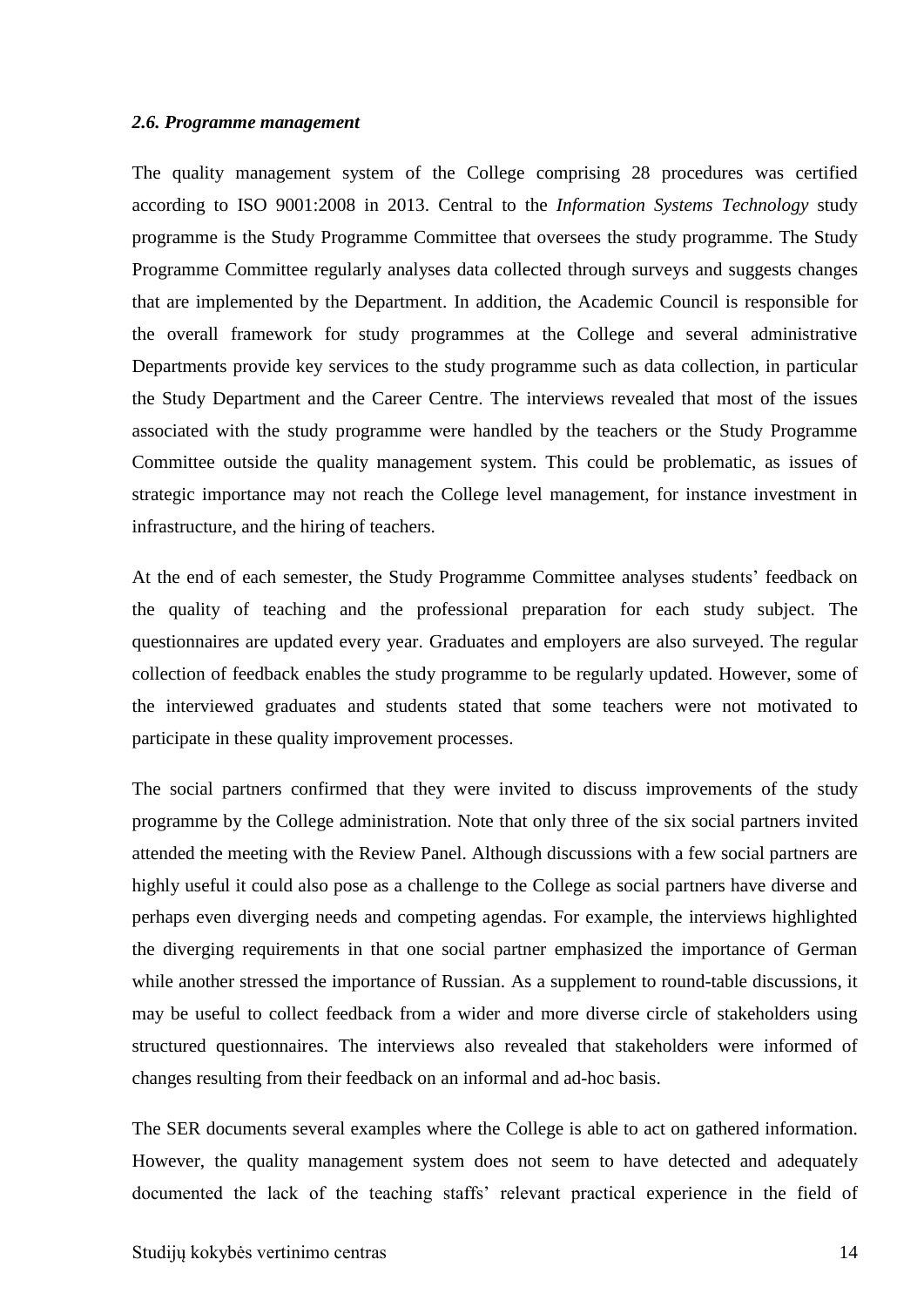Information Systems Technologies and the imbalance between general subjects and Informatics Engineering subjects, such as programming. If such key issues are not effectively captured and documented by the quality management systems there are no means to analyse and implement relevant improvements. In fact, the description of the study programme management in the SER is the only area in which the College does not identify any weaknesses.

Although the stakeholders in the region provide valuable feedback that can help to improve the quality, there is a risk that these are micro level issues. Independent external evaluations, however, may provide macro level suggestions for improvement in line with global technological paradigm shifts and emerging trends. The study programme has only existed for four years and is thus relatively young. It has not yet been subjected to an external evaluation.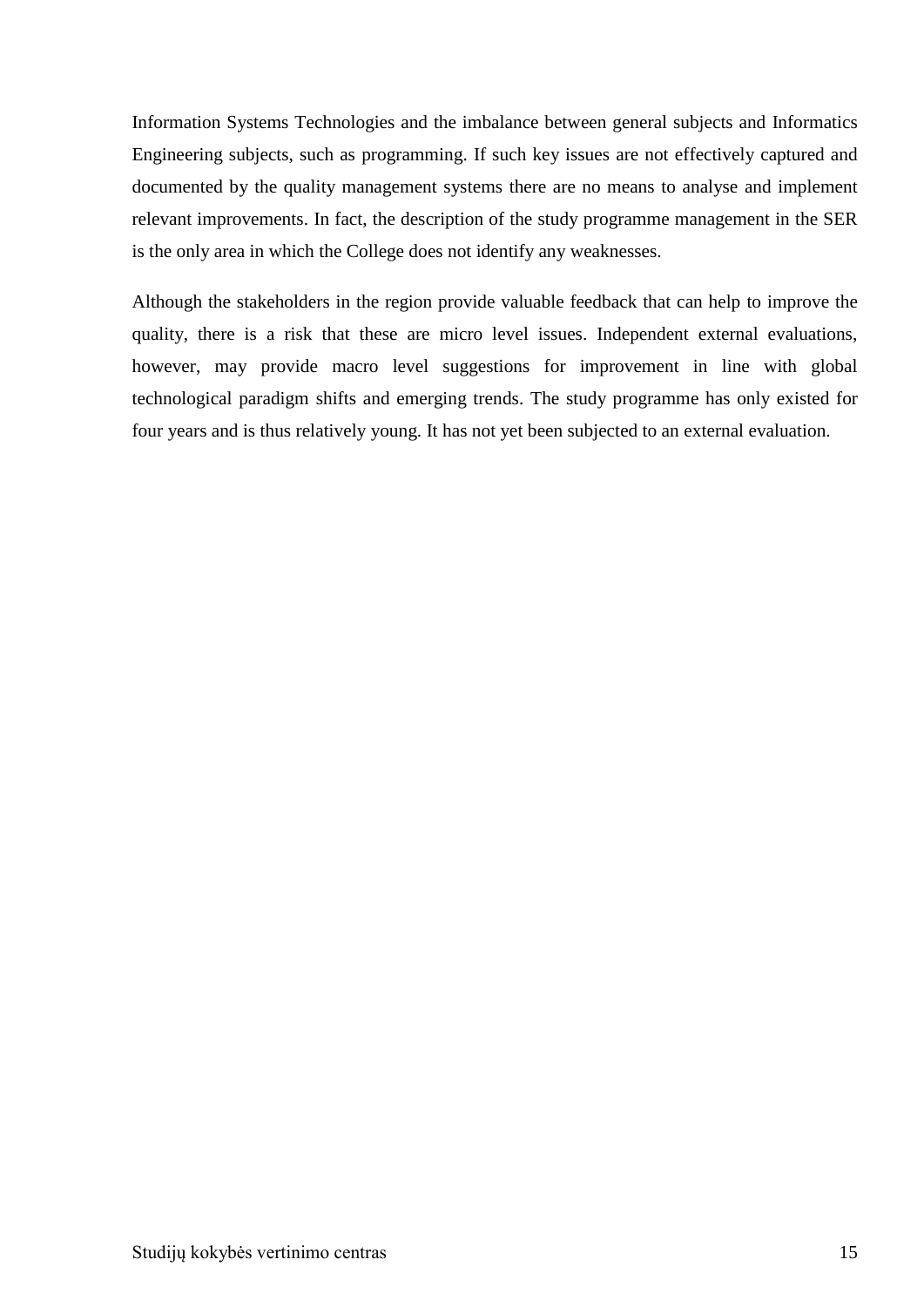## <span id="page-15-0"></span>**III. RECOMMENDATIONS**

- 1. *Reduce amount of general study subjects* not relevant to Information Systems Technologies, and introduce more programming.
- 2. *Introduce programming in the first semester* to motivate the students to continue their studies.
- 3. Continuously take steps to *ensure that subjects reflect the latest achievements in technologies*.
- 4. *Increase the number of full-time teaching staff with PhDs* relevant to Information Systems Technologies.
- 5. *Increase the ratio of teachers with relevant practical experience*.
- 6. Systematically ensure that students' teamwork skills are developed.
- 7. More *systematically collect, document and analyse feedback from a wider range of stakeholders*.
- 8. *Ensure that the evaluations focus on issues of importance* such that critical areas are identified and necessary action is taken.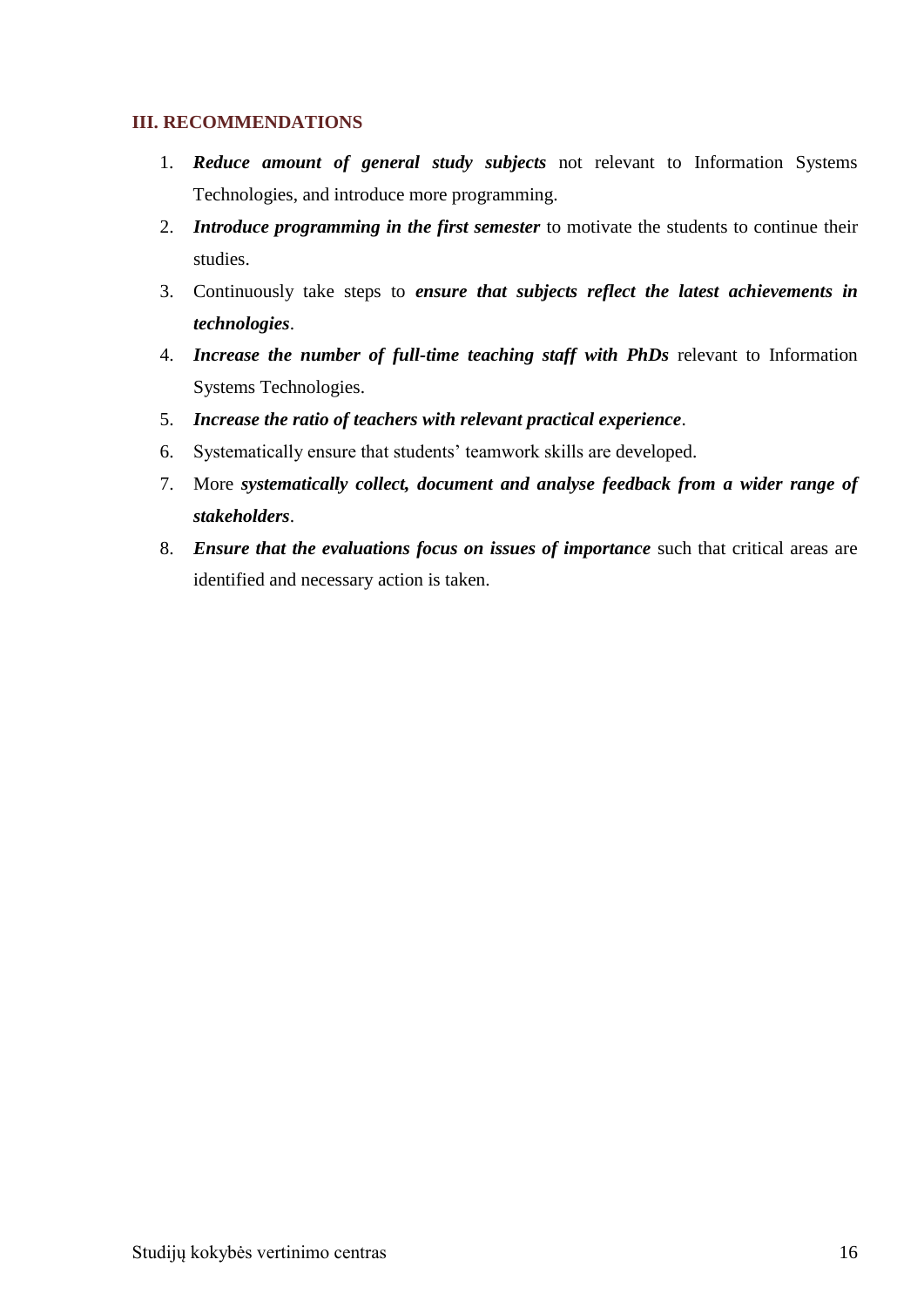#### <span id="page-16-0"></span>**IV. SUMMARY**

The aim of the *Information Systems Technology* study programme is to educate general ITspecialists with sufficient understanding of business to serve the businesses in the region as well as with the entrepreneurial skills to start up new businesses. The intended learning outcomes adequately capture these aims.

The curriculum covers the intended learning outcomes quite well, but there is an imbalance between general subjects and technological subjects relevant to Information Systems Technologies. The College is therefore encouraged to make these general subjects more relevant to the study field. Moreover, the amount of programming should be increased, also from the onset of the first semester so that students are motivated to continue their studies.

The teaching staff meet the legal requirements. However, the College is encouraged to ensure that more of its full-time teachers obtain a PhD related to the study field. Having in-house teaching staff with PhD that are actively involved in research is likely to have positive effect as other teaching staff may get involved. The ratio of teaching staff with relevant practical experience is close to the minimum legal requirement. To have teaching staff with recent and relevant practical experience from the software industry is crucial to a professional study programme in Informatics Engineering. The College thus needs to focus their attention on the quality and relevance of the teaching staff's practical experience.

The facilities and learning resources are adequate to offer the *Information Systems Technology* study programme. This also is the case for the study process and students' performance assessment.

There are problems with the management of the study programme, as the systems seem unable to identify key issues that need attention. For example, the College believed that 95.3% of the teaching staff has relevant practical experience according to the SER, while it actually was closer to 50%. Moreover, the management and teaching staff seems convinced that the general subjects are adequate, while the students are unsatisfied. Adjustments must be made such that substantial and relevant issues are identified and documented, and that the College is able to act accordingly.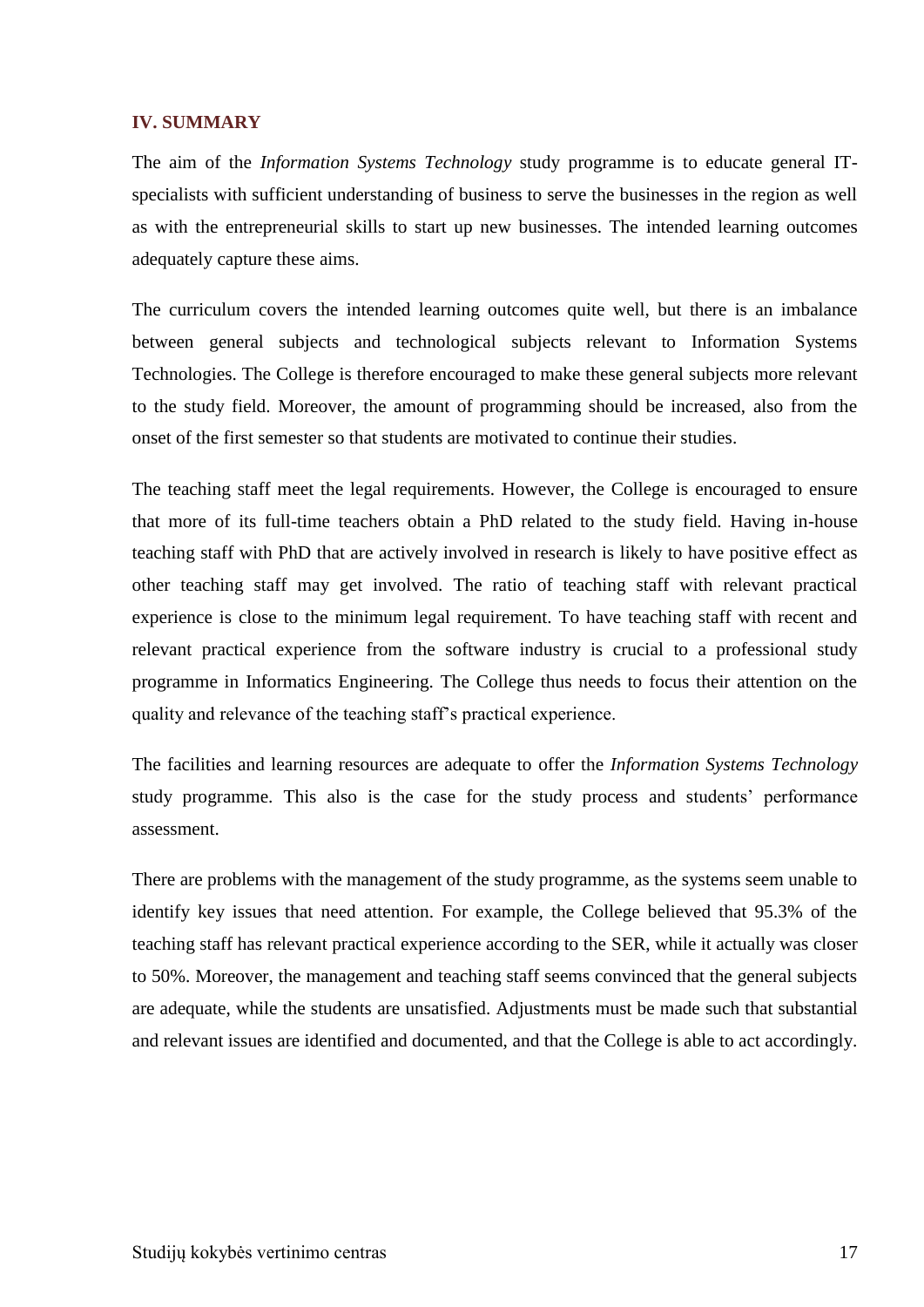## <span id="page-17-0"></span>**V. GENERAL ASSESSMENT**

The study programme *Information Systems Technology* (state code – 653E15008) at Marijampolė College is given a positive evaluation.

| No. | <b>Evaluation Area</b>                             | <b>Evaluation of</b><br>an area in<br>points* |
|-----|----------------------------------------------------|-----------------------------------------------|
| 1.  | Programme aims and learning outcomes               |                                               |
| 2.  | Curriculum design                                  |                                               |
| 3.  | Teaching staff                                     |                                               |
| 4.  | Facilities and learning resources                  | 3                                             |
| 5.  | Study process and students' performance assessment | 3                                             |
| 6.  | Programme management                               | 2                                             |
|     | <b>Total:</b>                                      | 15                                            |

*Study programme assessment in points by evaluation areas*.

\*1 (unsatisfactory) - there are essential shortcomings that must be eliminated;

2 (satisfactory) - meets the established minimum requirements, needs improvement;

3 (good) - the field develops systematically, has distinctive features;

4 (very good) - the field is exceptionally good.

| Grupės vadovas:<br>Team leader: | Prof. Frode Eika Sandnes  |
|---------------------------------|---------------------------|
| Grupės nariai:<br>Team members: | Prof. Jürgen Dorn         |
|                                 | Prof. Kari-Jouko Räihä    |
|                                 | Assoc. Prof. Jaanus Pöial |
|                                 | Mr Juozas Breivė          |
|                                 | Ms Ieva Ulevičiūtė        |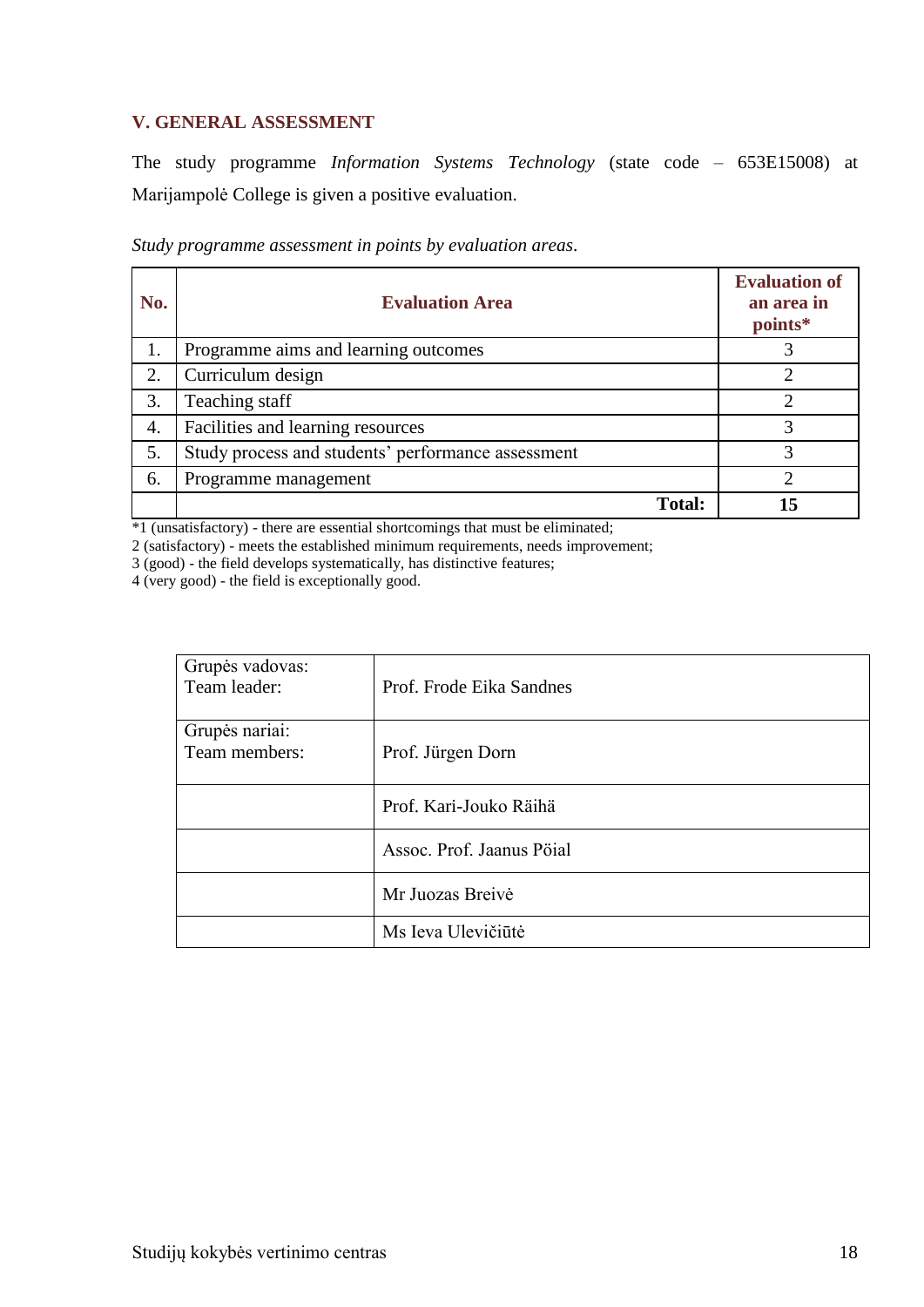# **MARIJAMPOLĖS KOLEGIJOS PIRMOSIOS PAKOPOS STUDIJŲ PROGRAMOS**  *INFORMACINIŲ SISTEMŲ TECHNOLGIJOS* **(VALSTYBINIS KODAS – 653E15008) 2016-07-14 EKSPERTINIO VERTINIMO IŠVADŲ NR. SV4-168 IŠRAŠAS**

<...>

#### **V. APIBENDRINAMASIS ĮVERTINIMAS**

Marijampolės kolegijos studijų programa *Informacinių sistemų technologijos* (valstybinis kodas –653E15008) vertinama **teigiamai**.

| Eil. | <b>Vertinimo sritis</b>                          | <b>Srities</b> |
|------|--------------------------------------------------|----------------|
| Nr.  |                                                  | jvertinimas,   |
|      |                                                  | balais*        |
| 1.   | Programos tikslai ir numatomi studijų rezultatai | 3              |
| 2.   | Programos sandara                                | $\overline{2}$ |
| 3.   | Personalas                                       | $\overline{2}$ |
| 4.   | Materialieji ištekliai                           | 3              |
| 5.   | Studijų eiga ir jos vertinimas                   | 3              |
| 6.   | Programos vadyba                                 | $\overline{2}$ |
|      | Iš viso:                                         | 15             |

\* 1 - Nepatenkinamai (yra esminių trūkumų, kuriuos būtina pašalinti)

2 - Patenkinamai (tenkina minimalius reikalavimus, reikia tobulinti)

3 - Gerai (sistemiškai plėtojama sritis, turi savitų bruožų)

4 - Labai gerai (sritis yra išskirtinė)

**<...>**

### **IV. SANTRAUKA**

Studijų programos *Informacinių sistemų technologijos* tikslas – ugdyti visapusiškus informacinių technologijų specialistus, turinčius pakankamai žinių apie verslą, kad galėtų dirbti regiono įmonėse, taip pat turėtų verslumo įgūdžių ir galėtų pradėti naują verslą. Programos numatomi studijų rezultatai dera su šiais tikslais.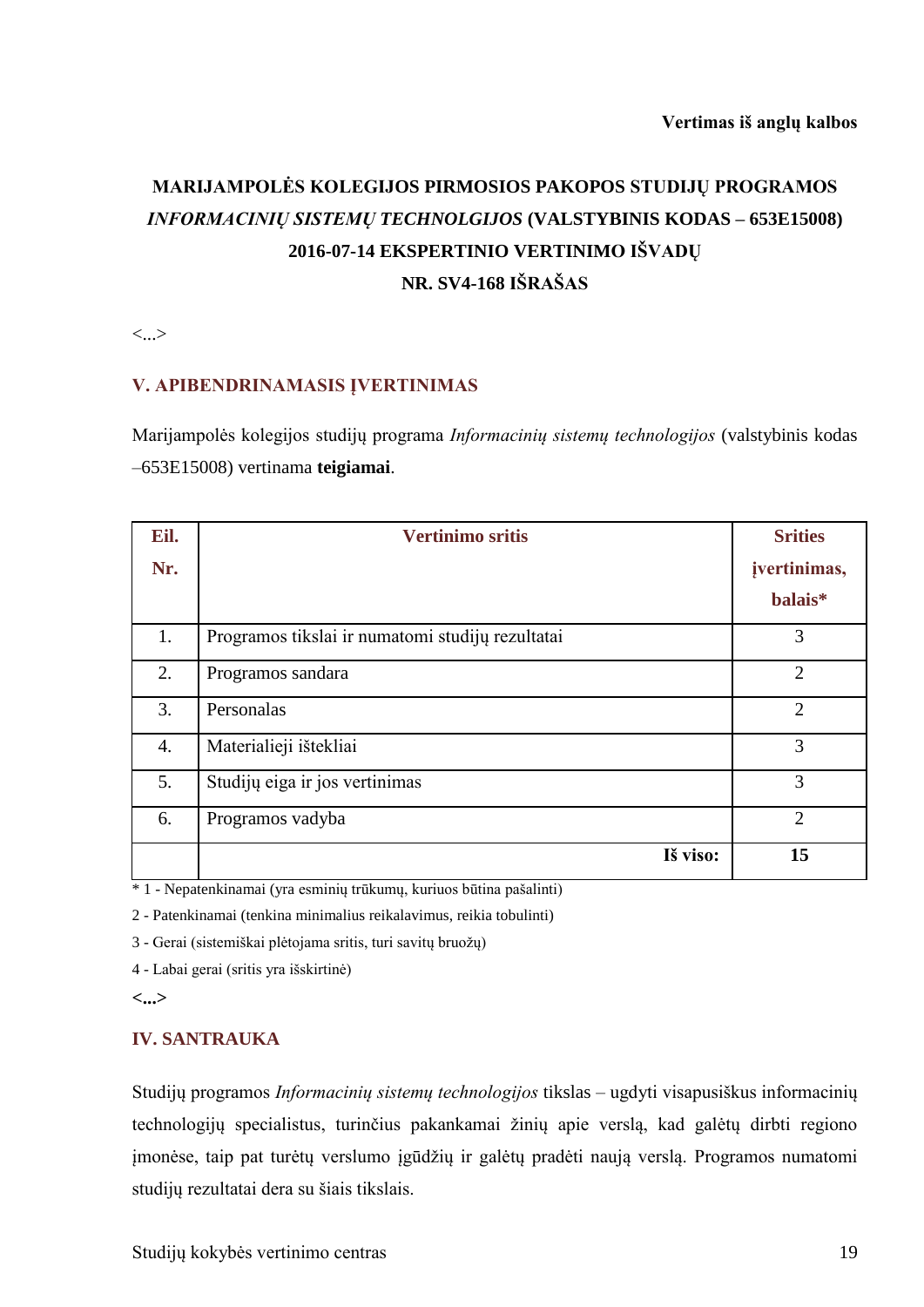Iš esmės studijų turinys atitinka programos numatomus studijų rezultatus, vis dėlto programos bendrieji ir technologiniai, informacinių sistemų technologijoms aktualūs, studijų dalykai nėra tinkamai subalansuoti. Programos vykdytojams rekomenduojama užtikrinti, kad bendrieji studijų dalykai būtų labiau susieti su studijų kryptimi. Be to, reikėtų didinti programavimo apimtį ir įtraukti šį dalyką nuo pat pirmojo studijų semestro, siekiant, kad studentai būtų motyvuoti tęsti studijas.

Nors studijų programos dėstytojai atitinka teisės aktų reikalavimus, visgi programos vykdytojai turėtų užtikrinti, kad daugiau visu etatu dirbančių dėstytojų būtų įgiję mokslo daktaro laipsnį srityje, tiesiogiai susijusioje su kryptimi, kurioje yra vykdomos studijos. Jeigu kolegijoje dirbs dėstytojai, turintys daktaro laipsnį ir aktyviai dalyvaujantys mokslo tiriamojoje veikloje, tai galimai paskatins į šią veiklą įsitraukti ir kitus dėstytojus. Pažymėtina, kad reikiamos praktinės patirties turinčių dėstytojų skaičius yra artimas teisės aktais nustatytam minimaliam reikalavimui. Dėstytojai, turintys naujausios ir aktualios praktinės patirties, įgytos dirbant programinės įrangos pramonėje, ypač svarbūs informatikos inžinerijos krypties profesinio bakalauro studijų programai. Taigi, programos vykdytojai turi sutelkti dėmesį į dėstytojų praktinės patirties kokybę ir aktualumą.

Patalpos ir mokymosi ištekliai yra pakankami *Informacinių sistemų technologijų* studijų programos vykdymui. Tą patį galima pasakyti apie studijų eigą ir studentų pasiekimų vertinimą.

Problemų kyla dėl studijų programos vadybos – esama sistema nesukuria prielaidų identifikuoti esminių programos silpnybių. Pavyzdžiui, remiantis savianalizės suvestine, programos vykdytojai mano, kad 95,3 proc. dėstytojų turi tinkamos praktinės patirties, nors iš tikrųjų šį reikalavimą atitinka tik 50 proc. dėstytojų. Be to, programos vadovai ir dėstytojai yra įsitikinę, kad bendrieji studijų dalykai yra itin svarbūs, nors studentai jais nėra patenkinti. Būtina pasirūpinti, kad sistemingai būtų identifikuojami ir dokumentuojami svarbiausi ir aktualūs probleminiai klausimai ir kad kolegija galėtų imtis atitinkamų priemonių reikiamu metu.

 $\langle \cdot, \cdot \rangle$ 

## **III. REKOMENDACIJOS**

- 1. *Sumažinti bendrųjų studijų dalykų*, kurie nėra tiesiogiai susiję su informacinių sistemų technologijomis, skaičių ir įtraukti daugiau programavimo dalykų.
- 2. *Programavimo dalyką įtraukti į pirmąjį studijų semestrą*, siekiant motyvuoti studentus tęsti studijas.